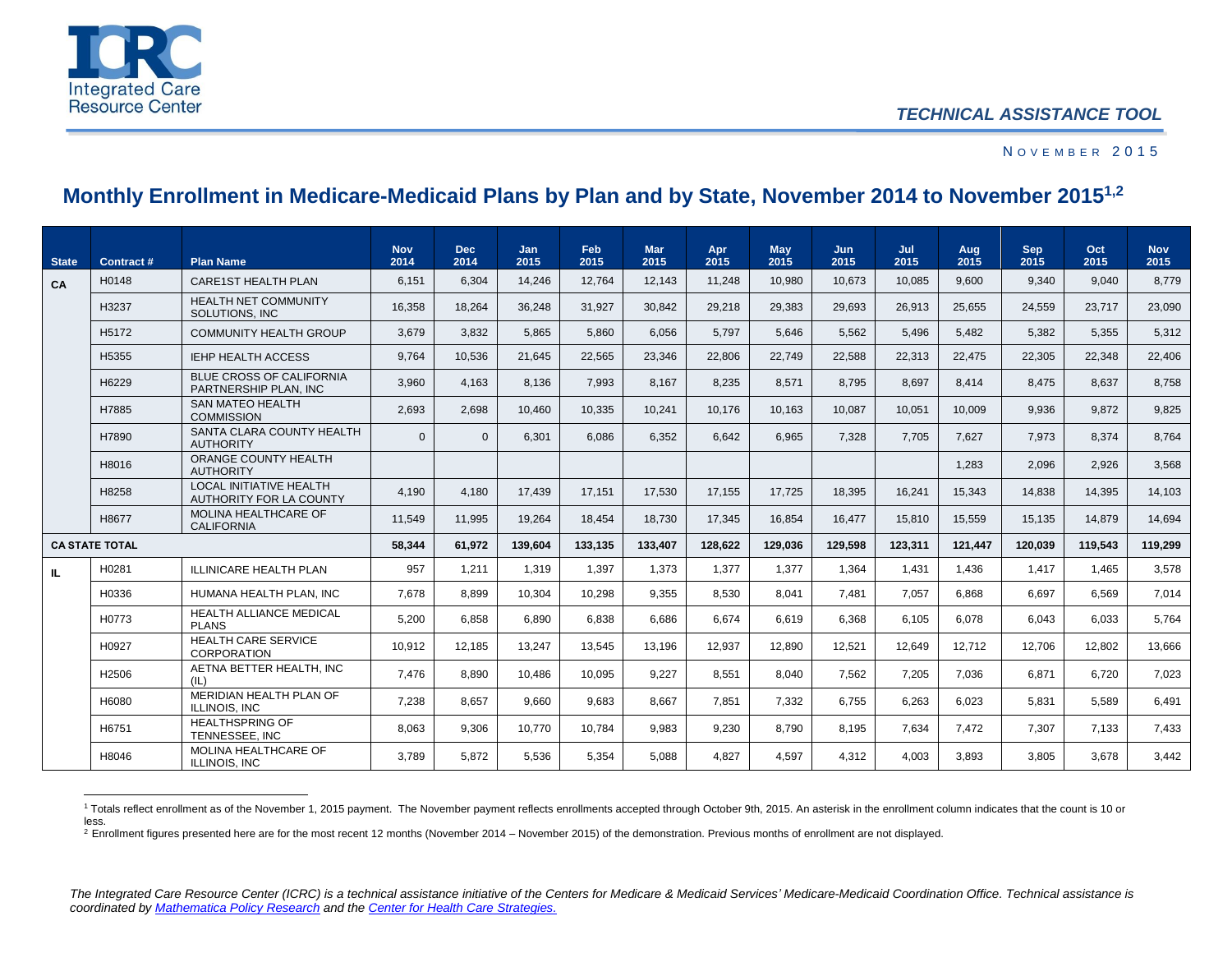| State <sup>1</sup>    | Contract # | <b>Plan Name</b> | <b>Nov</b><br>2014 | <b>Dec</b><br>2014 | Jan<br>2015 | Feb<br>2015 | <b>Mar</b><br>2015 | Apr<br>2015 | <b>May</b><br>2015 | Jun<br>2015 | Jul<br>2015 | Aug<br>2015 | Sep <sup>1</sup><br>2015 | Oct<br>2015 | <b>Nov</b><br>2015 |
|-----------------------|------------|------------------|--------------------|--------------------|-------------|-------------|--------------------|-------------|--------------------|-------------|-------------|-------------|--------------------------|-------------|--------------------|
| <b>IL STATE TOTAL</b> |            |                  | 51,313             | 61.878             | 68,212      | 67.994      | 63,575             | 59,977      | 57,686             | 54,558      | 52,347      | 51,518      | 50,677                   | 49,989      | 54,411             |

| <b>State</b>          | Contract#             | <b>Plan Name</b>                          | <b>Nov</b><br>2014 | <b>Dec</b><br>2014 | <b>Jan</b><br>2015 | Feb<br>2015  | <b>Mar</b><br>2015 | Apr<br>2015 | <b>May</b><br>2015 | Jun<br>2015 | Jul<br>2015 | Aug<br>2015 | <b>Sep</b><br>2015 | Oct<br>2015 | <b>Nov</b><br>2015 |
|-----------------------|-----------------------|-------------------------------------------|--------------------|--------------------|--------------------|--------------|--------------------|-------------|--------------------|-------------|-------------|-------------|--------------------|-------------|--------------------|
| <b>MA</b>             | H0137                 | <b>COMMONWEALTH CARE</b><br>ALLIANCE, INC | 9,894              | 9,986              | 10,048             | 10,086       | 10,206             | 10,188      | 10,235             | 10,330      | 10,478      | 10,571      | 10,760             | 10,642      | 10,565             |
|                       | H2005                 | FALLON TOTAL CARE, INC                    | 6,082              | 5,898              | 5,774              | 5,682        | 5,623              | 5,558       | 5,523              | 5,501       | 5,458       | 5,337       | 4,989              | $\star$     | $\star$            |
|                       | H7419                 | TUFTS HEALTH PUBLIC PLANS,<br>INC.        | 2,360              | 2,151              | 2,054              | 1,971        | 1,922              | 1,876       | 1,850              | 1.821       | 1.789       | 1.755       | 1.754              | 1,930       | 2,088              |
|                       | <b>MA STATE TOTAL</b> |                                           | 18,336             | 18,035             | 17,876             | 17,739       | 17,751             | 17,622      | 17,608             | 17,652      | 17,725      | 17,663      | 17,503             | 12,572      | 12,653             |
| MI                    | H0192                 | AMERIHEALTH MICHIGAN, INC.                | $\mathbf 0$        | $\Omega$           | $\Omega$           | $\Omega$     |                    | $\star$     | $\star$            | 21          | 2,451       | 4.164       | 5.715              | 4,374       | 3,917              |
|                       | H0480                 | MERIDIAN HEALTH PLAN OF<br>MICHIGAN, INC. | 0                  | $\mathbf{0}$       |                    |              |                    | 63          | 3,909              | 6,892       | 6,164       | 5,967       | 5,574              | 5,345       | 5,236              |
|                       | H1977                 | UPPER PENINSULA HEALTH<br>PLAN, LLC       | 0                  | $\mathbf 0$        |                    |              |                    | 31          | 2,851              | 5,083       | 4,616       | 4,454       | 4,192              | 4,036       | 3,990              |
|                       | H7844                 | MOLINA HEALTHCARE OF<br>MICHIGAN, INC.    | 0                  | $\Omega$           |                    | $\Omega$     |                    | $\star$     | 70                 | 305         | 4,933       | 8,304       | 11.479             | 10.064      | 9,635              |
|                       | H8026                 | AETNA BETTER HEALTH OF<br>MICHIGAN, INC.  | 0                  | $\Omega$           |                    | $\mathbf{r}$ |                    | 20          | 2,716              | 4,916       | 6,917       | 6.461       | 8,270              | 7,274       | 6,874              |
|                       | H9487                 | FIDELIS SECURECARE OF<br><b>MICHIGAN</b>  | $\mathbf 0$        | $\Omega$           |                    | $\Omega$     |                    | $\star$     | $\star$            |             | 2,411       | 4.035       | 5,387              | 4,053       | 3,442              |
|                       | H9712                 | HAP MIDWEST HEALTH PLAN,<br>INC.          | $\mathbf 0$        | $\Omega$           |                    | $\Omega$     |                    | $\star$     | 86                 | 303         | 3,215       | 5.465       | 7.491              | 6,339       | 5,974              |
| <b>MI STATE TOTAL</b> |                       | $\bf{0}$                                  | $\Omega$           | 0                  |                    |              | 114                | 9,632       | 17,520             | 30,707      | 38,850      | 48,108      | 41,485             | 39,068      |                    |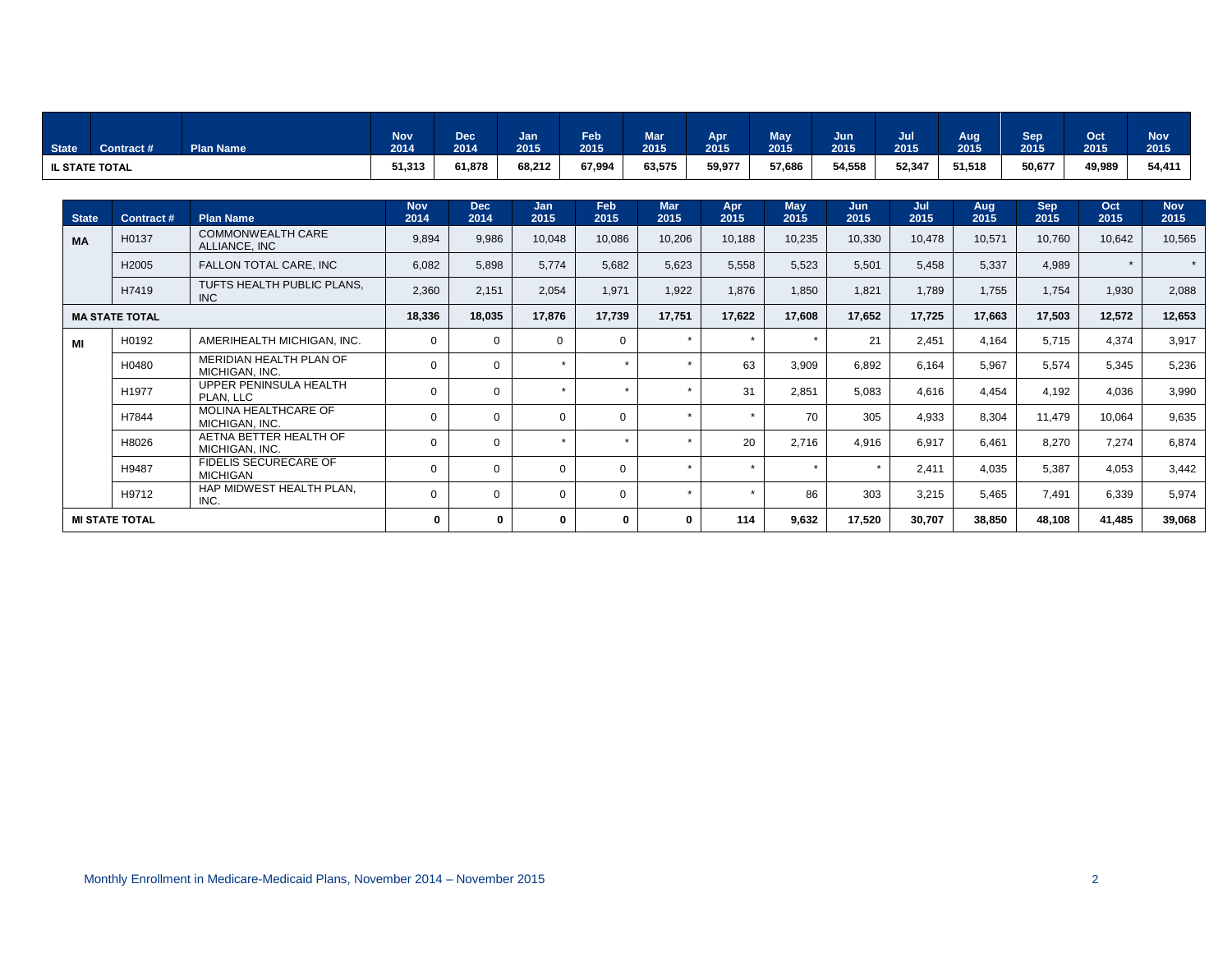| <b>State</b>          | Contract# | <b>Plan Name</b>                                     | <b>Nov</b><br>2014 | <b>Dec</b><br>2014 | Jan<br>2015 | Feb<br>2015 | Mar<br>2015 | Apr<br>2015 | <b>May</b><br>2015 | Jun<br>2015 | Jul<br>2015 | Aug<br>2015 | <b>Sep</b><br>2015 | Oct<br>2015 | <b>Nov</b><br>2015 |
|-----------------------|-----------|------------------------------------------------------|--------------------|--------------------|-------------|-------------|-------------|-------------|--------------------|-------------|-------------|-------------|--------------------|-------------|--------------------|
| <b>NY</b>             | H0811     | <b>GUILDNET. INC.</b>                                | $\overline{0}$     | $\mathbf{0}$       | 25          | 187         | 222         | 819         | 921                | 717         | 905         | 1.099       | 1.043              | 1.003       | 894                |
|                       | H1916     | THE NEW YORK STATE CATHOLIC<br>HEALTH PLAN, INC.     | $\mathbf{0}$       | $\mathbf{0}$       | $\star$     |             |             | 481         | 494                | 284         | 463         | 536         | 403                | 600         | 417                |
|                       | H2751     | WELLCARE OF NEW YORK, INC.                           | $\mathbf{0}$       | $\Omega$           | $\star$     | 25          | 27          | 440         | 404                | 246         | 362         | 426         | 368                | 339         | 262                |
|                       | H3018     | CENTERS PLAN FOR HEALTHY<br>LIVING. LLC              | $\overline{0}$     | $\Omega$           | $\star$     | $\star$     |             | 75          | 86                 | 51          | 65          | 77          | 65                 | 65          | 44                 |
|                       | H3129     | NORTH SHORE-LIJ HEALTH PLAN.<br>INC.                 | $\mathbf{0}$       | $\Omega$           | $\star$     | $\star$     |             | 61          | 48                 | 13          | 43          | 51          | 41                 | 47          | 33                 |
|                       | H4465     | <b>INDEPENDENCE CARE SYSTEM.</b><br>INC.             | $\mathbf{0}$       | $\Omega$           | $\star$     | 29          | 44          | 369         | 358                | 245         | 316         | 390         | 333                | 309         | 254                |
|                       | H4740     | CATHOLIC MANAGED LONG TERM<br>CARE, INC.             | $\mathbf{0}$       | $\mathbf{0}$       | $\star$     | $\star$     |             | 40          | 23                 | $\star$     | 30          | 34          | 14                 |             | $\star$            |
|                       | H5441     | MANAGED HEALTH, INC.                                 | $\mathbf{0}$       | $\mathbf{0}$       | $\star$     | 23          | 35          | 914         | 812                | 548         | 805         | 1.027       | 907                | 2.840       | 2,032              |
|                       | H6263     | HEALTH INSURANCE PLAN OF<br><b>GREATER NEW YORK</b>  | $\mathbf{0}$       | $\Omega$           | $\star$     |             |             | 72          | 58                 | 24          | 41          | 76          | 38                 | 37          | 29                 |
|                       | H6308     | AGEWELL NEW YORK. LLC                                | $\overline{0}$     | $\Omega$           | $\star$     | $\star$     | $\star$     | 94          | 92                 | 44          | 100         | 139         | 95                 | 68          | 54                 |
|                       | H6435     | ELDERSERVE HEALTH, INC.                              | $\mathbf{0}$       | $\Omega$           | $\star$     | $\star$     | $\bullet$   | 164         | 212                | 38          | 175         | 275         | 105                | 70          | 19                 |
|                       | H6974     | ALPHACARE OF NEW YORK, INC.                          | $\mathbf{0}$       | $\Omega$           | $\star$     | $\star$     | 17          | 73          | 57                 | 41          | 56          | 72          | 72                 | 74          | 60                 |
|                       | H8029     | ELDERPLAN. INC.                                      | $\mathbf{0}$       | $\mathbf{0}$       | $\star$     | 39          | 49          | 244         | 261                | 177         | 364         | 426         | 353                | 446         | 369                |
|                       | H8056     | AETNA BETTER HEALTH, INC. (NY)                       | $\mathbf{0}$       | $\Omega$           | $\star$     | $\star$     | $\star$     | 125         | 128                | 72          | 110         | 131         | 105                | 98          | 73                 |
|                       | H8150     | INTEGRA MLTC, INC                                    | $\mathbf{0}$       | $\mathbf{0}$       | $\star$     | $\star$     | $\bullet$   | 118         | 107                | 66          | 98          | 134         | 96                 | 66          | 50                 |
|                       | H8417     | AMERIGROUP NEW YORK, LLC                             | $\overline{0}$     | $\mathbf{0}$       | 38          | 98          | 126         | 351         | 366                | 315         | 359         | 422         | 398                | 393         | 343                |
|                       | H8420     | CENTERLIGHT HEALTHCARE. INC.                         | $\overline{0}$     | $\Omega$           | $\star$     | $\star$     | $\star$     | 376         | 367                | 205         | 338         | 471         | 348                | 346         | 266                |
|                       | H8490     | <b>VNS CHOICE</b>                                    | $\overline{0}$     | $\Omega$           | $\star$     | 81          | 117         | 1,734       | 2,094              | 1,748       | 2,410       | 3,108       | 3,133              | 3.014       | 2,773              |
|                       | H8851     | SENIOR WHOLE HEALTH OF NEW<br>YORK, INC.             | $\mathbf{0}$       | $\Omega$           | $\star$     | $\star$     | 15          | 107         | 105                | 62          | 86          | 106         | 103                | 89          | 76                 |
|                       | H9115     | METROPLUS HEALTH PLAN, INC.                          | $\Omega$           | $\Omega$           | $\star$     | $\star$     | 14          | 80          | 93                 | 99          | 139         | 182         | 193                | 192         | 184                |
|                       | H9345     | <b>VILLAGE SENIOR SERVICES</b><br><b>CORPORATION</b> | $\overline{0}$     | $\mathbf{0}$       | $\star$     |             |             | 134         | 129                | 36          | 117         | 131         | 90                 | 91          | 43                 |
|                       | H9795     | MONTEFIORE HMO, LLC                                  | $\mathbf{0}$       | $\mathbf{0}$       | $\star$     | $\star$     | $\bullet$   | $\star$     | $\star$            | $\star$     | $\star$     |             |                    |             | $\star$            |
| <b>NY STATE TOTAL</b> |           |                                                      | $\mathbf 0$        | $\mathbf{0}$       | 63          | 482         | 666         | 6,871       | 7,215              | 5,031       | 7,382       | 9,313       | 8,303              | 10,187      | 8,275              |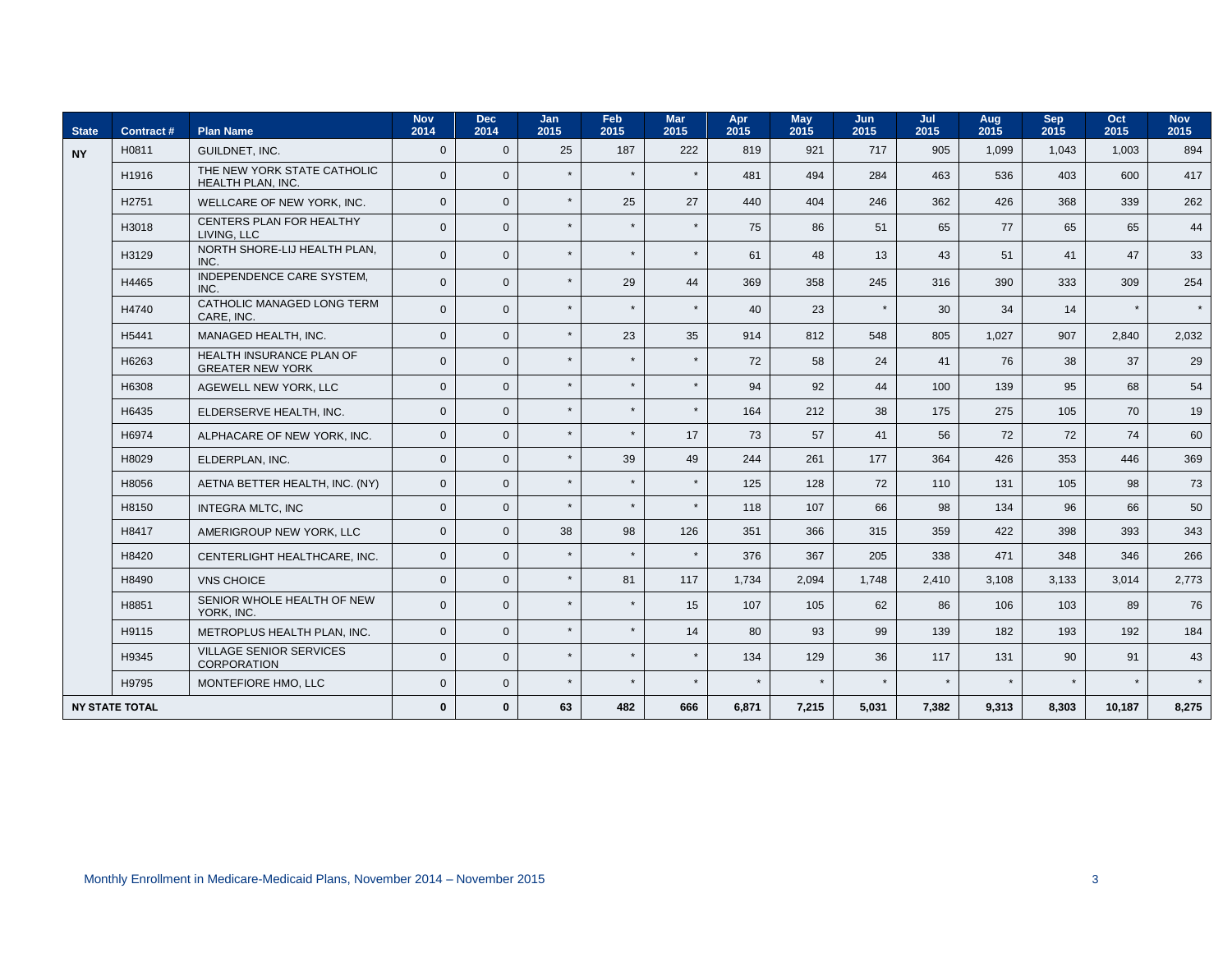| <b>State</b>            | Contract# | <b>Plan Name</b>                                                           | <b>Nov</b><br>2014 | Dec<br>2014  | <b>Jan</b><br>2015 | Feb<br>2015 | <b>Mar</b><br>2015 | Apr<br>2015 | May<br>2015 | Jun<br>2015 | Jul<br>2015 | Aug<br>2015 | <b>Sep</b><br>2015 | Oct<br>2015 | <b>Nov</b><br>2015 |
|-------------------------|-----------|----------------------------------------------------------------------------|--------------------|--------------|--------------------|-------------|--------------------|-------------|-------------|-------------|-------------|-------------|--------------------|-------------|--------------------|
| OH                      | H0022     | <b>BUCKEYE COMMUNITY</b><br>HEALTH PLAN, INC                               | 1,865              | 1,985        | 11,976             | 11,056      | 10,932             | 10.617      | 10.649      | 10,503      | 10,278      | 10,350      | 10,341             | 10.183      | 10.155             |
|                         | H2531     | <b>UNITEDHEALTHCARE</b><br>COMMUNITY PLAN OF OHIO,<br><b>INC</b>           | 2.405              | 2.523        | 15.395             | 14,281      | 14.166             | 13.711      | 13.759      | 13,715      | 13,285      | 13,292      | 13.150             | 12.858      | 12.781             |
|                         | H5280     | MOLINA HEALTHCARE OF<br>OHIO. INC                                          | 1.880              | 1.969        | 13.716             | 11,826      | 11,442             | 10,935      | 10.915      | 10,754      | 10,520      | 10,597      | 10.616             | 10,380      | 10,324             |
|                         | H7172     | AETNA BETTER HEALTH. INC<br>(OH)                                           | 2.218              | 2.494        | 16.777             | 14,699      | 14,403             | 14.014      | 13.935      | 13,928      | 13,677      | 13.743      | 13.796             | 13.508      | 13,515             |
|                         | H8452     | <b>CARESOURCE</b>                                                          | 6,571              | 6,861        | 19,283             | 16,247      | 15,883             | 15,475      | 15,336      | 15,156      | 15,191      | 15,402      | 15,523             | 15,485      | 15,512             |
| OH STATE TOTAL          |           |                                                                            | 14,939             | 15,832       | 77,147             | 68,109      | 66,826             | 64,752      | 64,594      | 64,056      | 62,951      | 63,384      | 63,426             | 62.414      | 62,287             |
| <b>SC</b>               | H1723     | ABSOLUTE TOTAL CARE. INC.                                                  | $\overline{0}$     | $\mathbf{0}$ | $\star$            | 84          | 549                | 575         | 552         | 544         | 552         | 533         | 531                | 520         | 508                |
|                         | H2533     | MOLINA HEALTHCARE OF<br>SOUTH CAROLINA, INC.                               | $\mathbf{0}$       | $\mathbf{0}$ | $\star$            | 27          | 153                | 174         | 174         | 175         | 184         | 176         | 173                | 175         | 183                |
|                         | H7542     | ADVICARE, CORP.                                                            | $\mathbf 0$        | $\mathsf 0$  | $\star$            | 72          | 425                | 514         | 542         | 562         | 610         | 604         | 600                | 603         | 592                |
|                         | H8213     | SELECT HEALTH OF SOUTH<br>CAROLINA, INC.                                   | $\mathbf{0}$       | $\mathbf{0}$ | $\star$            | 72          | 375                | 414         | 421         | 432         | 460         | 484         | 480                | 490         | 493                |
| <b>SC STATE TOTAL</b>   |           |                                                                            | $\mathbf{0}$       | $\mathbf{0}$ | $\mathbf{0}$       | 255         | 1,502              | 1,677       | 1.689       | 1,713       | 1.806       | 1.797       | 1.784              | 1.788       | 1.776              |
| TX                      | H6870     | SUPERIOR HEALTH PLAN, INC.                                                 | $\mathbf 0$        | $\mathbf 0$  | $\star$            | $\star$     | $\star$            | 2,939       | 6,134       | 8.435       | 9.905       | 12,569      | 12,026             | 12,042      | 11,066             |
|                         | H7833     | <b>UNITEDHEALTHCARE</b><br>COMMUNITY PLAN OF TEXAS.<br>LLC.                | $\mathbf 0$        | $\mathbf 0$  | $\star$            |             | $\star$            | 2.737       | 4.302       | 5.112       | 5.844       | 7.010       | 8.347              | 7.240       | 6,576              |
|                         | H8197     | MOLINA HEALTHCARE OF<br>TEXAS. INC.                                        | $\mathbf 0$        | $\mathsf 0$  | $\star$            |             | $\star$            | 3,622       | 6,886       | 9,690       | 11,988      | 15,522      | 16,024             | 16,380      | 15,206             |
|                         | H8423     | <b>HEALTHSPRING LIFE &amp;</b><br><b>HEALTH INSURANCE</b><br>COMPANY, INC. | $\mathbf 0$        | $\mathbf 0$  | $\star$            | $\star$     | $\star$            | 810         | 1,567       | 2,282       | 2,768       | 3.011       | 2,982              | 2,798       | 2,528              |
|                         | H6870     | SUPERIOR HEALTH PLAN. INC.                                                 | $\mathbf 0$        | $\mathbf 0$  | $\star$            | $\star$     | 35                 | 5,379       | 9,323       | 13,153      | 15,224      | 19.390      | 19.852             | 19.518      | 17,950             |
| <b>TX STATE TOTAL</b>   |           |                                                                            | $\mathbf{0}$       | 0            | $\mathbf 0$        | $\mathbf 0$ | 35                 | 15,487      | 28,212      | 38,672      | 45,729      | 57,502      | 59,231             | 57,978      | 53,326             |
| <b>VA</b>               | H0147     | HEALTHKEEPERS, INC                                                         | 11,567             | 10,981       | 11,247             | 11,054      | 10,854             | 10,705      | 10,711      | 10,753      | 12,158      | 11,846      | 11,825             | 11,821      | 11,671             |
|                         | H3067     | VIRGINIA PREMIER HEALTH<br>PLAN, INC                                       | 6,665              | 6,243        | 6,471              | 6,357       | 6,183              | 5,993       | 5,964       | 5,930       | 5,864       | 5,826       | 5,838              | 5,845       | 5,793              |
|                         | H3480     | HUMANA HEALTH PLAN, INC                                                    | 11.416             | 10.477       | 10.570             | 10,270      | 9,992              | 9,635       | 9,504       | 9,421       | 10,721      | 10.483      | 10.431             | 10.273      | 10,081             |
| <b>VA STATE TOTAL</b>   |           |                                                                            | 29,648             | 27,701       | 28,288             | 27,681      | 27,029             | 26,333      | 26,179      | 26,104      | 28,743      | 28,155      | 28,094             | 27,939      | 27,545             |
| <b>TOTAL ENROLLMENT</b> |           |                                                                            | 172,580            | 185,418      | 331,190            | 315,395     | 310,791            | 321,455     | 341,851     | 354.904     | 370,701     | 389.629     | 397.165            | 383.895     | 378,640            |

\* Less than 10 enrollees

## **ABOUT THE INTEGRATED CARE RESOURCE CENTER**

The *Integrated Care Resource Center* is a national initiative of the Centers for Medicare & Medicaid Services Medicare-Medicaid Coordination Office to help states improve the quality and costeffectiveness of care for Medicare-Medicaid enrollees. The state technical assistance activities provided within the *Integrated Care Resource Center* are coordinated b[y Mathematica Policy](http://mathematica-mpr.com/About_Us/)  [Research](http://mathematica-mpr.com/About_Us/) and the [Center for Health Care Strategies](http://www.chcs.org/) For more information, visi[t www.integratedcareresourcecentercom](http://www.integratedcareresourcecentercom/).